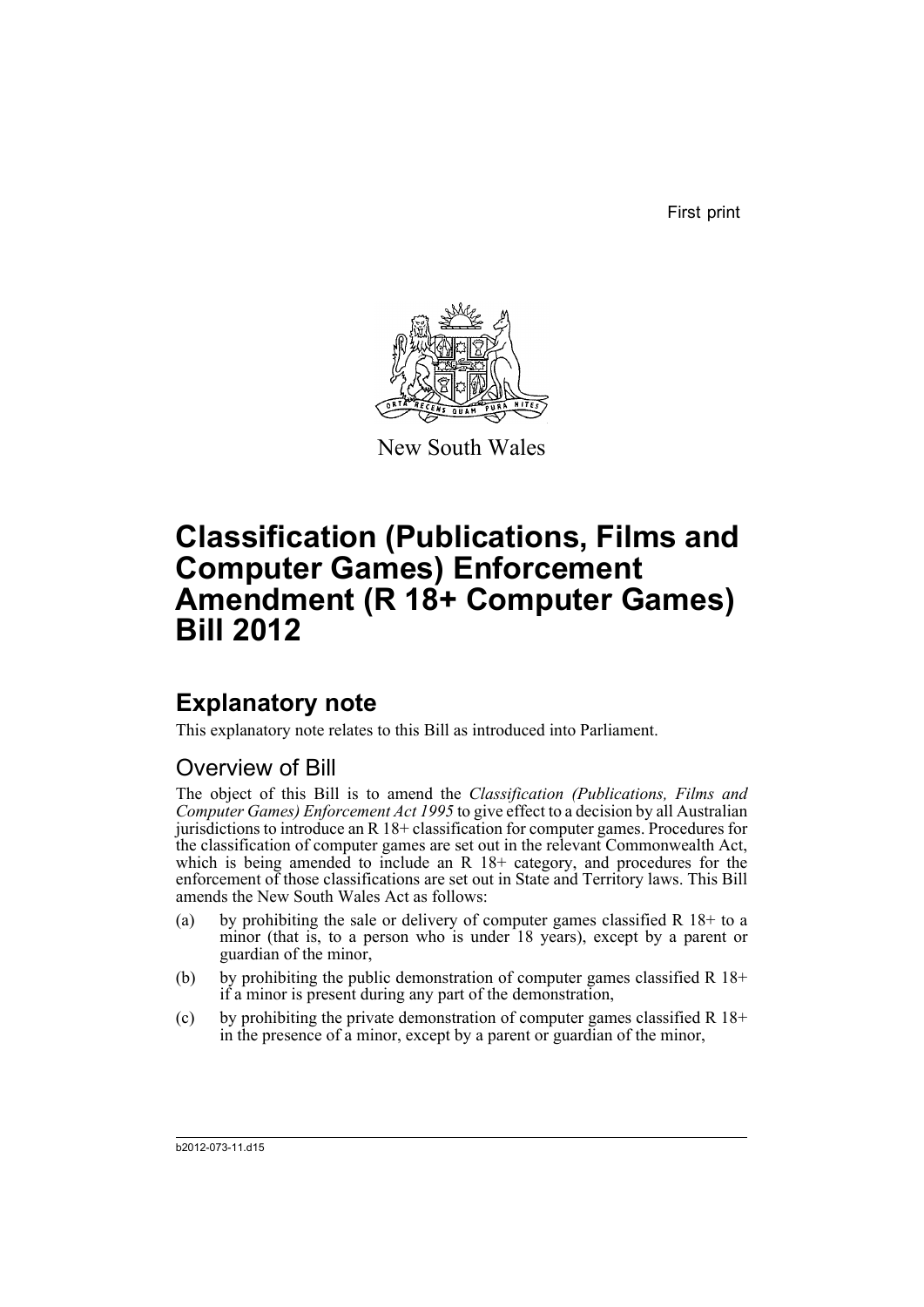Explanatory note

- (d) by requiring computer games classified  $R$  18+ to display determined markings and consumer advice, indicating the classification of the games and what that classification means,
- (e) by ensuring that public libraries, which are otherwise exempt from offences for restricted material held by them, do not demonstrate or lend computer games classified R 18+ to minors.

## Outline of provisions

**Clause 1** sets out the name (also called the short title) of the proposed Act.

**Clause 2** provides for the commencement of the proposed Act on 1 January 2013 (the date of commencement of the Commonwealth Act that creates the  $R$  18+ classification (that is, the *Classification (Publications, Films and Computer Games) Amendment (R 18+ Computer Games) Act 2012* of the Commonwealth)) or on the date of assent to the proposed Act, whichever is the later.

**Clause 3** repeals an amending Act that contains uncommenced amendments. The substance of those amendments (to change categories of films from "R" to "R 18+" and from "X" to "X 18+") is incorporated in the amendments made to the relevant provisions by Schedule 2 to the proposed Act.

### **Schedule 1 Amendment of Classification (Publications, Films and Computer Games) Enforcement Act 1995 No 63**

**Schedule 1 [1] and [9]** make amendments of a statute law revision nature to ensure that certain provisions relating to the consequences of the reclassification of films and computer games apply to any reclassification under the Commonwealth Act (not just reclassifications under specified sections).

The remaining provisions of **Schedule 1** make amendments consequential on the enactment of the Commonwealth Act that creates the R 18+ classification for computer games. The amendments made by Schedule 1 align the new R 18+ computer game restrictions with the existing restrictions on  $R$  1 $\bar{8}$ + films.

**Schedule 1 [2]** specifies the penalty for selling or publicly demonstrating an unclassified computer game that is subsequently classified R 18+.

**Schedule 1 [3]** makes it an offence to sell or deliver a computer game classified R 18+ to a minor unless the person who sells or delivers the game is a parent or guardian of the minor. It will also be an offence to sell or deliver an unclassified computer game that would, if classified, be classified  $R$  18+, unless the person selling or delivering the game is a parent or guardian of the minor. It is a defence to a prosecution for either such offence to prove that:

(a) the minor, before being sold or delivered the computer game, produced to the defendant, or to the defendant's employee or agent, documentary evidence

Explanatory note page 2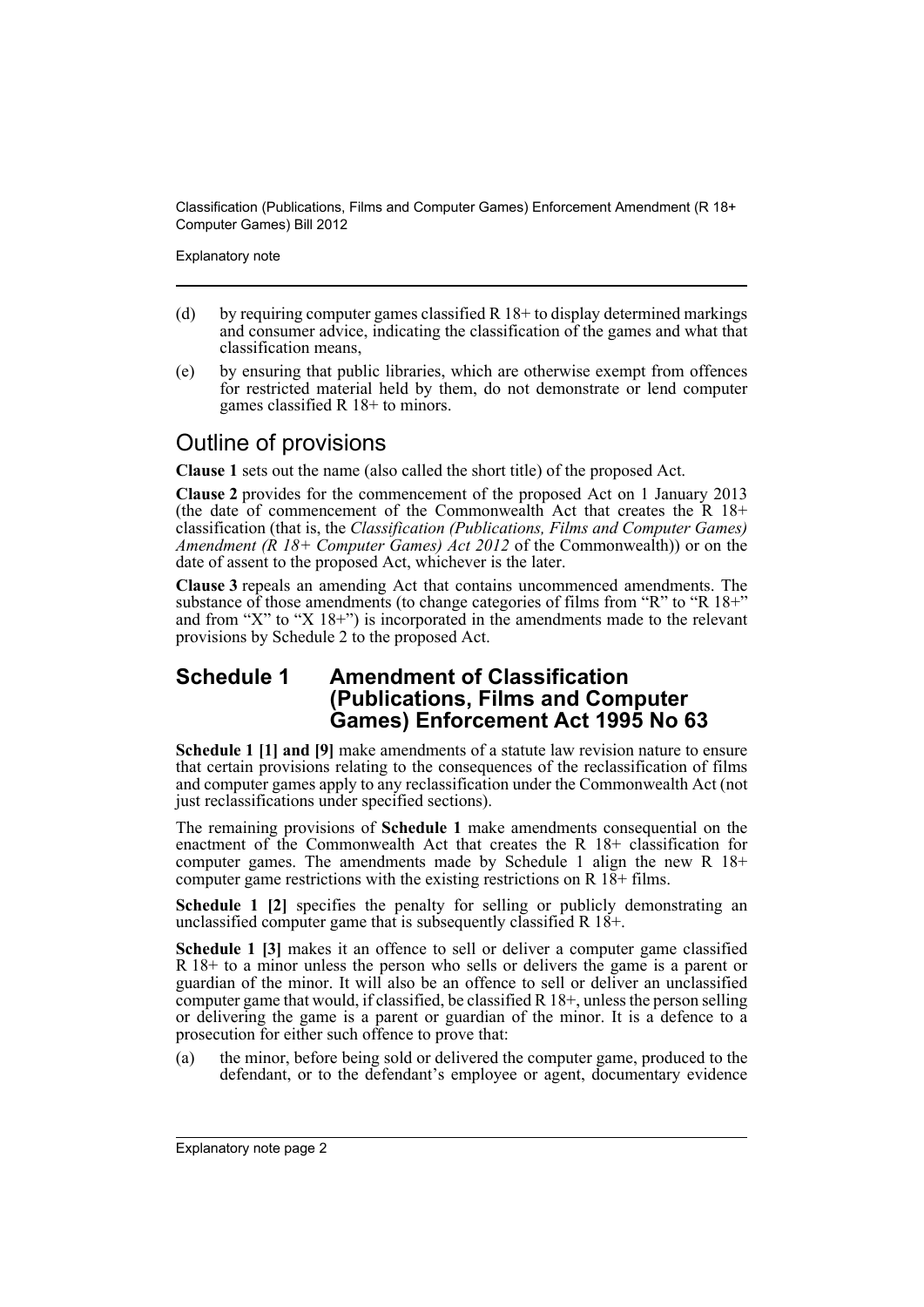Explanatory note

that might reasonably be accepted as applying to the minor and as showing that the minor was an adult, or

- (b) the defendant, or the defendant's employee or agent, believed on reasonable grounds that the minor was an adult, or
- (c) the minor was employed by the defendant and the delivery took place in the course of that employment.

**Schedule 1 [4]** makes it an offence for a parent or guardian of a minor to permit the minor to attend the demonstration in a public place of a computer game classified RC or R 18+ or an unclassified computer game that would, if classified, be classified RC or R 18+.

**Schedule 1 [5]** makes it an offence for a minor who is 15 or older to buy a computer game classified R 18+, or to attend the demonstration of a computer game classified  $\bar{R}$  18+ in a public place, knowing that the computer game is so classified.

**Schedule 1 [6]** makes it an offence to publicly demonstrate a computer game classified R 18+ if a minor is present during any part of the demonstration. (*Demonstrate* a computer game is defined to include exhibit, display, screen, or make available for playing, the computer game.) It is a defence to a prosecution for such an offence to prove that:

- (a) the minor produced to the defendant, or to the defendant's employee or agent, documentary evidence that might reasonably be accepted as applying to the minor and as showing that the minor was an adult, or
- (b) the defendant, or the defendant's employee or agent, believed on reasonable grounds that the minor was an adult, or
- (c) the minor was employed by the defendant and the demonstration took place in the course of that employment.

**Schedule 1 [7]** makes it an offence for a person to privately demonstrate in the presence of a minor a computer game classified  $R$  18+, or an unclassified computer game that would, if classified, be classified R 18+, unless the person is a parent or guardian of the minor. It is a defence to a prosecution for such an offence that the defendant believed on reasonable grounds that the minor was an adult.

**Schedule 1 [8]** makes it an offence for a person to publicly demonstrate a computer game classified R 18+ unless the determined markings are exhibited before the computer game is demonstrated. (*Determined markings* are those determined under the Commonwealth legislation. They indicate the classification of the computer game and the restrictions that it creates.)

**Schedule 1 [10]** omits a note that will be redundant as a result of the enactment of the proposed Act, and the fact that computer games may be classified R 18+. It will be an offence to advertise an R  $18+$  computer game at the time of a public demonstration or exhibition of a computer game or film that carries a classification lower than R 18+.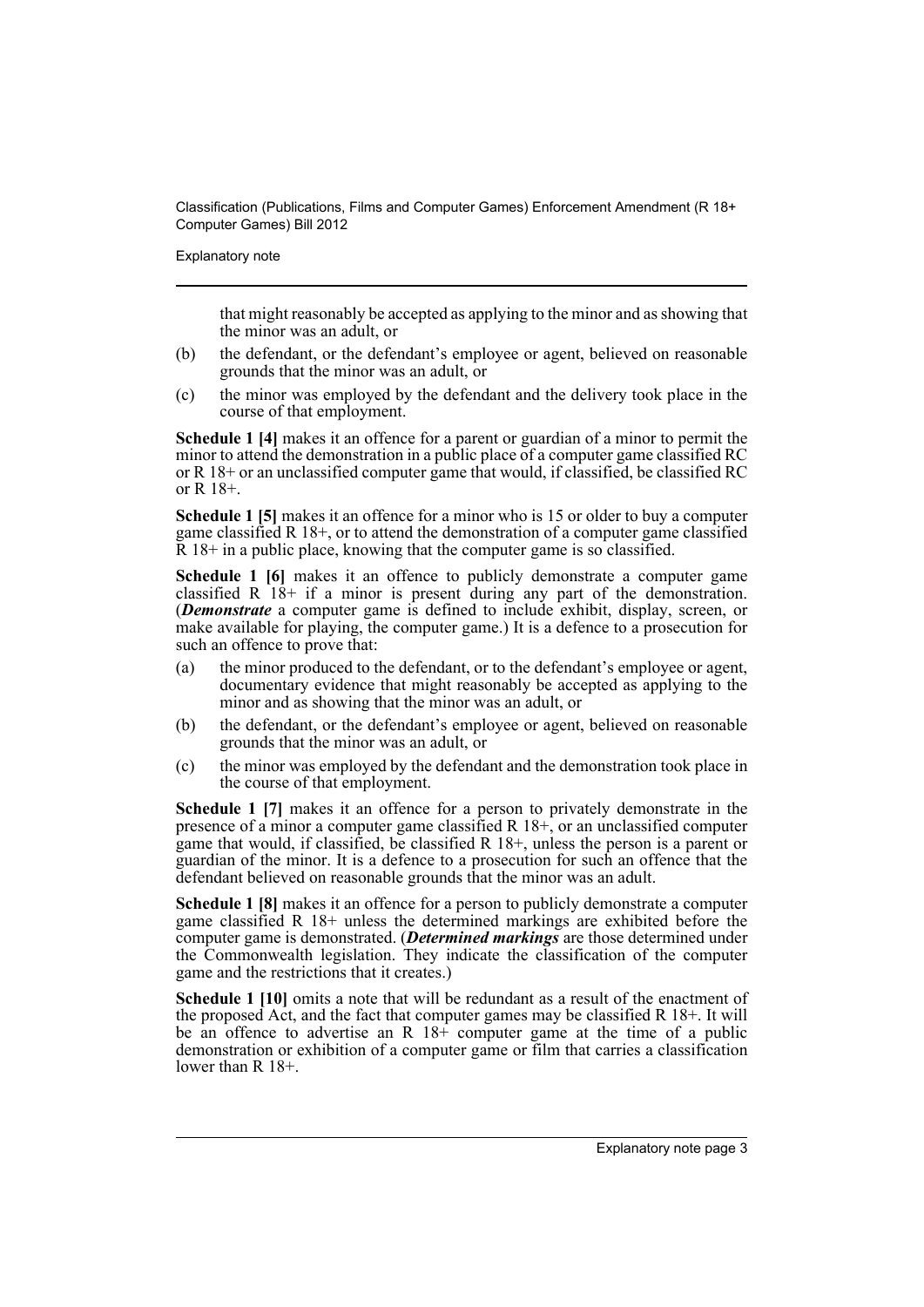Explanatory note

**Schedule 1 [11]** extends an existing provision that provides exemptions for public libraries, by providing that a public library, or any person employed in a public library, does not commit an offence in respect of restricted material (including a computer game classified R 18+) that is held in the library if certain requirements are complied with, in particular that the display or perusal of computer games classified  $R$  18<sup>+</sup>, and access to such computer games by members of the public, must be restricted in an appropriate manner, that computer games classified  $\mathbb{R}$  18+ must not be demonstrated in the library in the presence of members of the public and that minors must not be permitted to borrow computer games classified  $\overline{R}$  18+.

**Schedule 1 [12]** provides for the making of savings and transitional regulations consequent on the enactment of the proposed Act and any other Act that amends the *Classification (Publications, Films and Computer Games) Enforcement Act 1995*.

#### **Schedule 2 Amendment of Classification (Publications, Films and Computer Games) Enforcement Amendment Act 2001 No 95**

**Schedule 2** amends uncommenced amendments that create offences relating to the use of on-line services to make available or supply objectionable matter or matter that is unsuitable for minors.

**Schedule 2 [1]** extends the definition of *matter unsuitable for minors* to include computer games that are classified R 18+ or that would, if classified, be classified  $R$  18+.

**Schedule 2 [2]** updates a category of film from "X" to "X 18+".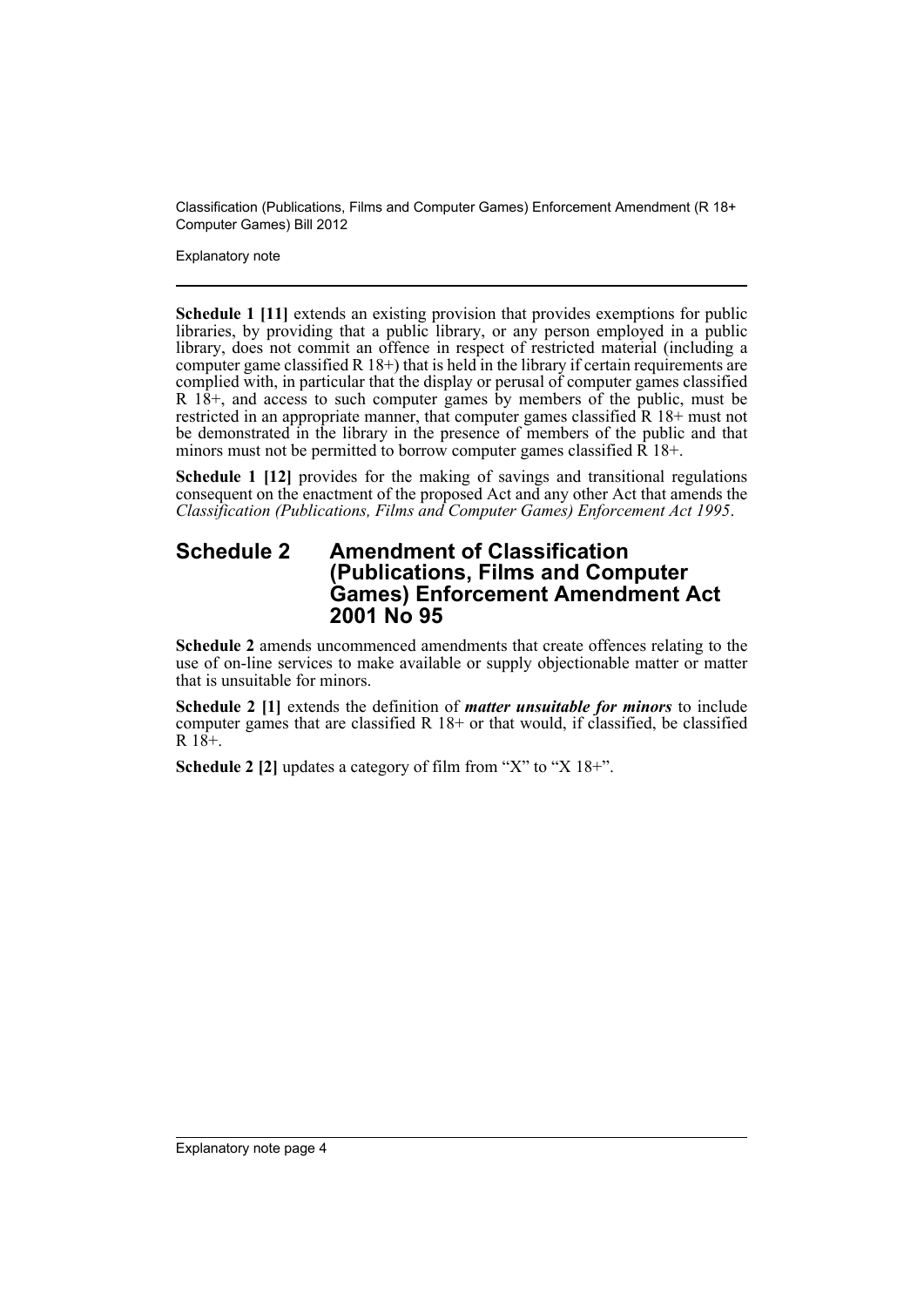First print



New South Wales

# **Classification (Publications, Films and Computer Games) Enforcement Amendment (R 18+ Computer Games) Bill 2012**

## **Contents**

|            |                                                                                                                                       | Page |
|------------|---------------------------------------------------------------------------------------------------------------------------------------|------|
| 1          | Name of Act                                                                                                                           | 2    |
| 2          | Commencement                                                                                                                          | 2    |
| 3          | Repeal of Classification (Publications, Films and<br>Computer Games) Enforcement Amendment (Uniform<br>Classification) Act 2004 No 82 | 2    |
| Schedule 1 | Amendment of Classification (Publications, Films<br>and Computer Games) Enforcement Act 1995 No 63                                    | 3    |
| Schedule 2 | Amendment of Classification (Publications, Films and<br>Computer Games) Enforcement Amendment Act 2001<br>No 95                       | 6    |
|            |                                                                                                                                       |      |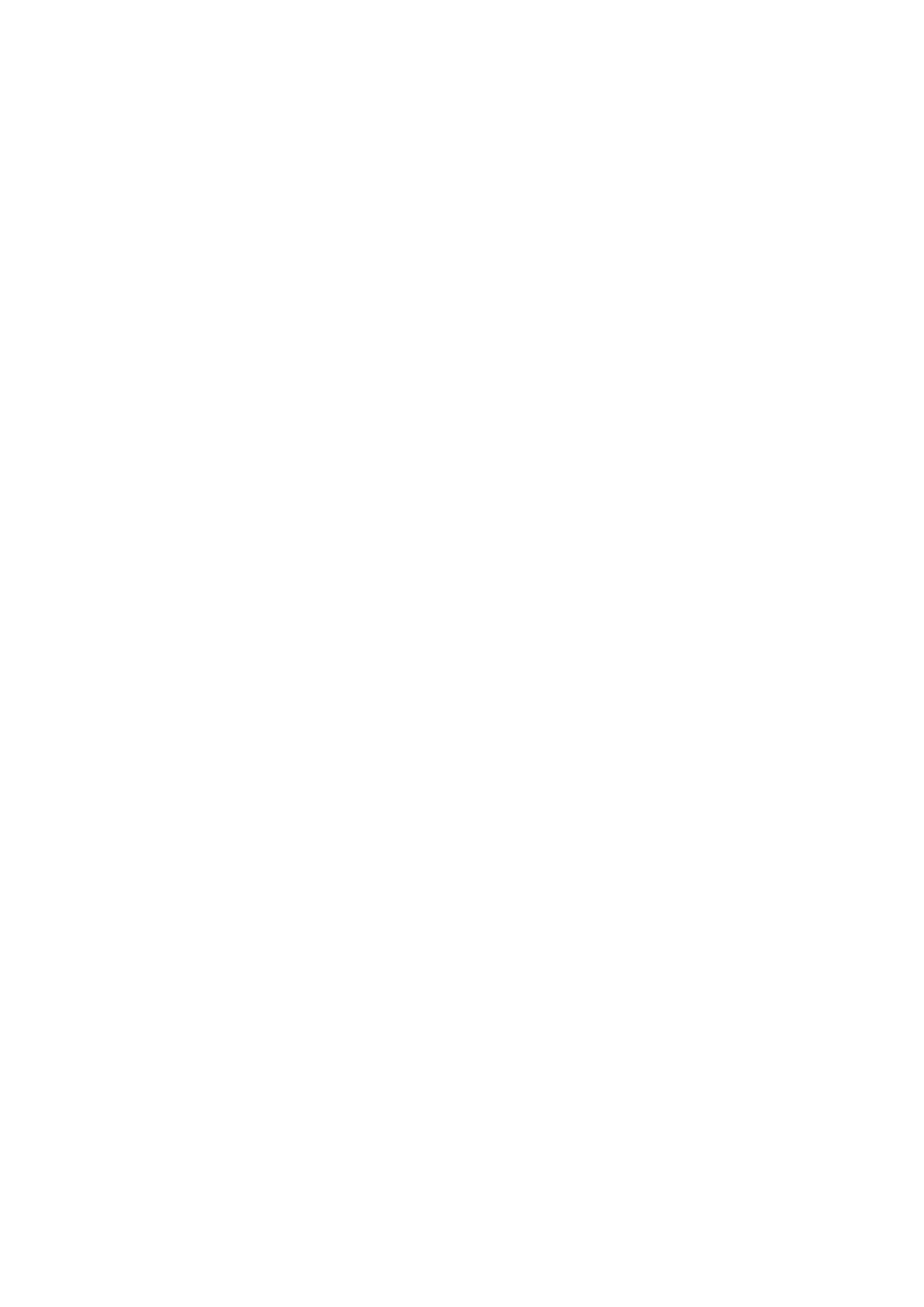

New South Wales

# **Classification (Publications, Films and Computer Games) Enforcement Amendment (R 18+ Computer Games) Bill 2012**

No , 2012

### **A Bill for**

An Act to amend the *Classification (Publications, Films and Computer Games) Enforcement Act 1995* to provide for the enforcement of an R 18+ classification category for computer games; and for related purposes.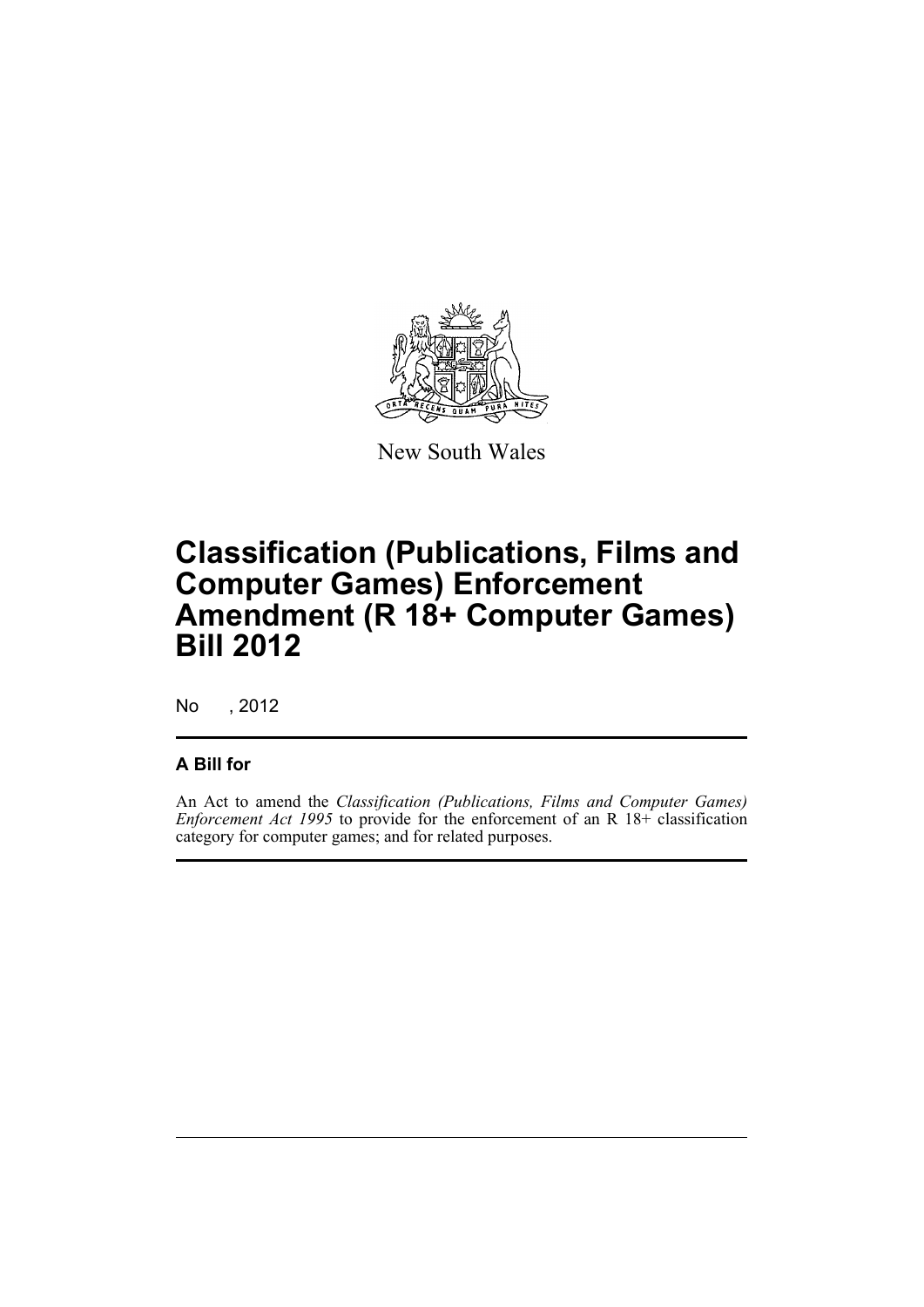<span id="page-7-2"></span><span id="page-7-1"></span><span id="page-7-0"></span>

|   | The Legislature of New South Wales enacts:                                                                                                    |                             |
|---|-----------------------------------------------------------------------------------------------------------------------------------------------|-----------------------------|
| 1 | Name of Act                                                                                                                                   | 2                           |
|   | This Act is the <i>Classification (Publications, Films and Computer</i><br>Games) Enforcement Amendment (R $18+$ Computer Games) Act $2012$ . | 3<br>4                      |
|   | Commencement                                                                                                                                  | 5                           |
|   | This Act commences on 1 January 2013, or on the date of assent to this<br>Act, whichever is the later.                                        | 6<br>$\overline{7}$         |
| 3 | <b>Repeal of Classification (Publications, Films and Computer Games)</b><br>Enforcement Amendment (Uniform Classification) Act 2004 No 82     | 8<br>9                      |
|   | The Classification (Publications, Films and Computer Games)<br>Enforcement Amendment (Uniform Classification) Act 2004 is<br>repealed.        | 10 <sup>1</sup><br>11<br>12 |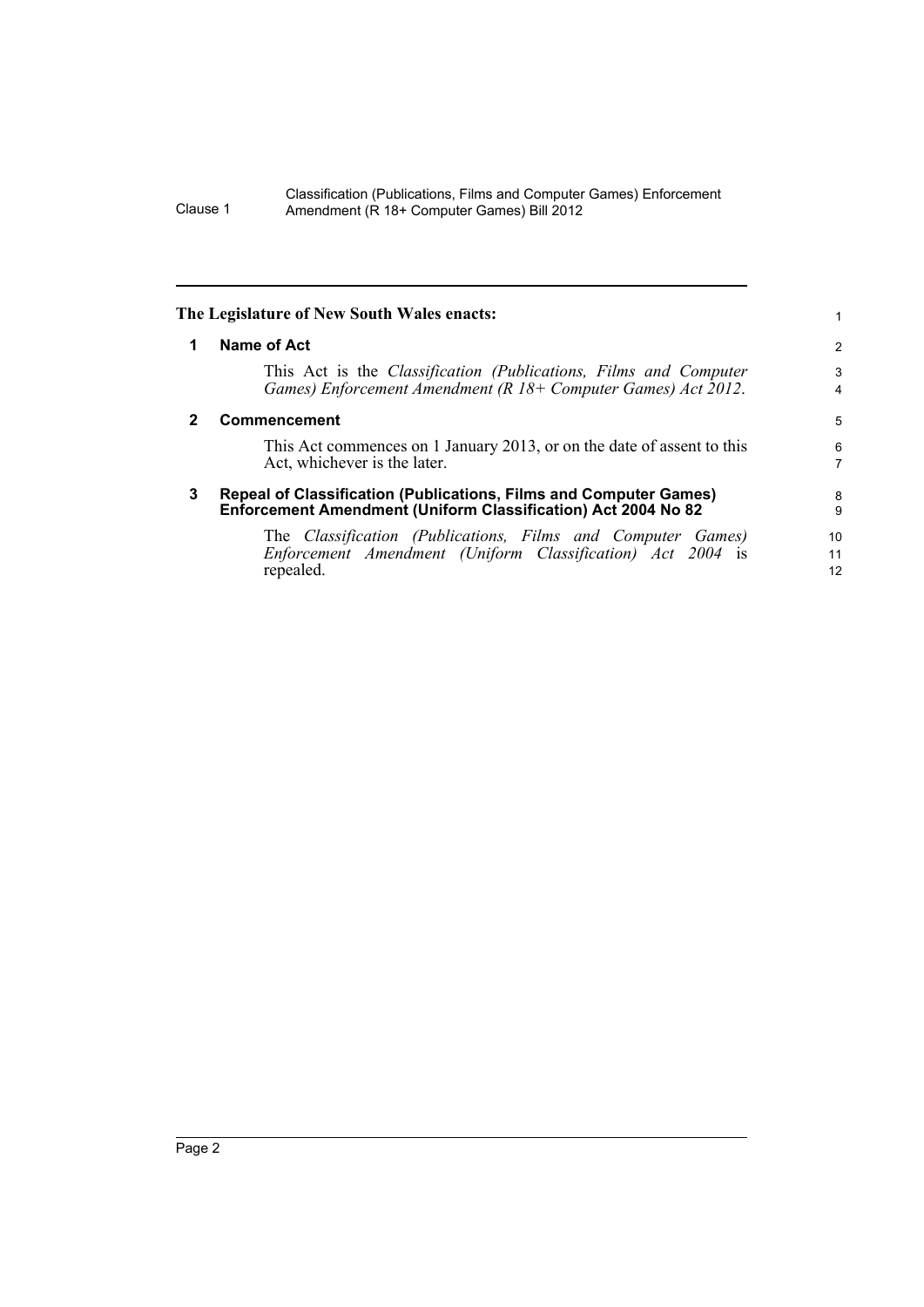Amendment of Classification (Publications, Films and Computer Games) Enforcement Act 1995 No 63 Schedule 1

### <span id="page-8-0"></span>**Schedule 1 Amendment of Classification (Publications, Films and Computer Games) Enforcement Act 1995 No 63**

- **[1] Section 15 Films to display determined markings and consumer advice** Omit "section 39 or 97A of" from section 15 (4) (a).
- **[2] Section 27 Sale or public demonstration of unclassified or RC computer games prohibited**

Insert "or R 18+" after "MA 15+" in the second dot point in the penalty provision.

#### **[3] Section 30 Sale or delivery of RC, R 18+ or MA 15+ computer games to minors prohibited**

Insert after section 30 (1):

(1A) A person must not sell or deliver to a minor a computer game classified R 18+, or an unclassified computer game that would, if classified, be classified R 18+, unless the person is a parent or guardian of the minor.

> Maximum penalty: 100 penalty units for an individual, 200 penalty units for a corporation.

- (1B) It is a defence to a prosecution for an offence under subsection (1A) to prove that:
	- (a) the minor, before being sold or delivered the computer game, produced to the defendant (or the defendant's employee or agent) documentary evidence that might reasonably be accepted as applying to the minor and as showing that the minor was an adult, or
	- (b) the defendant (or the defendant's employee or agent) believed on reasonable grounds that the minor was an adult, or
	- (c) the minor was employed by the defendant and the delivery took place in the course of that employment.

#### **[4] Section 30A**

Insert after section 30:

#### **30A Parents not to permit minors to attend demonstration of RC or R 18+ computer games**

A person who is the parent or guardian of a minor must not permit the minor to attend the demonstration in a public place of a 1  $\mathfrak{p}$ 3

4 5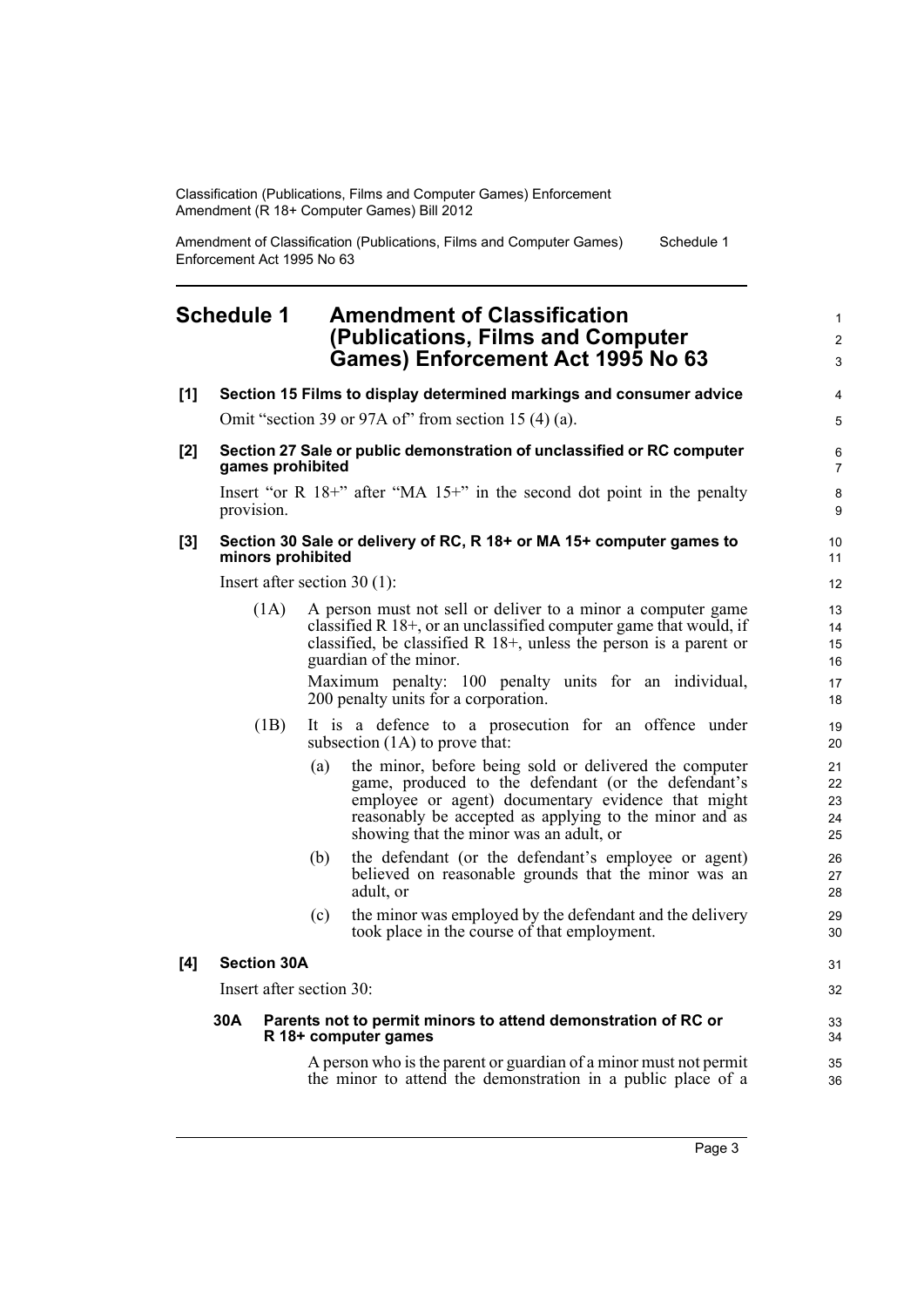> 5 6 7

> 8 9

Schedule 1 Amendment of Classification (Publications, Films and Computer Games) Enforcement Act 1995 No 63

computer game classified RC or R 18+ or an unclassified computer game that would, if classified, be classified RC or  $R$  18+. Maximum penalty: 20 penalty units. **[5] Section 31 Minors over 15 not to buy or attend demonstration of RC or R 18+ computer games** Insert "or R 18+" after "RC" wherever occurring. **[6] Section 31A** Insert after section 31: **31A R 18+ computer games not to be publicly demonstrated in presence of minors** (1) A person must not publicly demonstrate a computer game classified R  $18+$  if a minor is present during any part of the demonstration. Maximum penalty: 50 penalty units for an individual, 100 penalty units for a corporation. (2) It is a defence to a prosecution for an offence under this section to prove that: (a) the minor, before being admitted to the part of the public place in which the computer game was demonstrated, produced to the defendant (or the defendant's employee or agent) documentary evidence that might reasonably be accepted as applying to the minor and as showing that the minor was an adult, or (b) the defendant (or the defendant's employee or agent) believed on reasonable grounds that the minor was an adult, or (c) the minor was employed by the defendant and the demonstration took place in the course of that employment. **[7] Section 33 Private demonstration of RC or R 18+ computer games in presence of minors** Insert after section 33 (1): (1A) A person must not privately demonstrate in the presence of a minor a computer game classified R 18+, or an unclassified computer game that would, if classified, be classified R 18+, unless the person is a parent or guardian of the minor. Maximum penalty: 50 penalty units. 10 11 12 13 14 15 16 17 18 19 20 21 22 23 24 25 26 27 28 29 30 31 32 33 34 35 36 37 38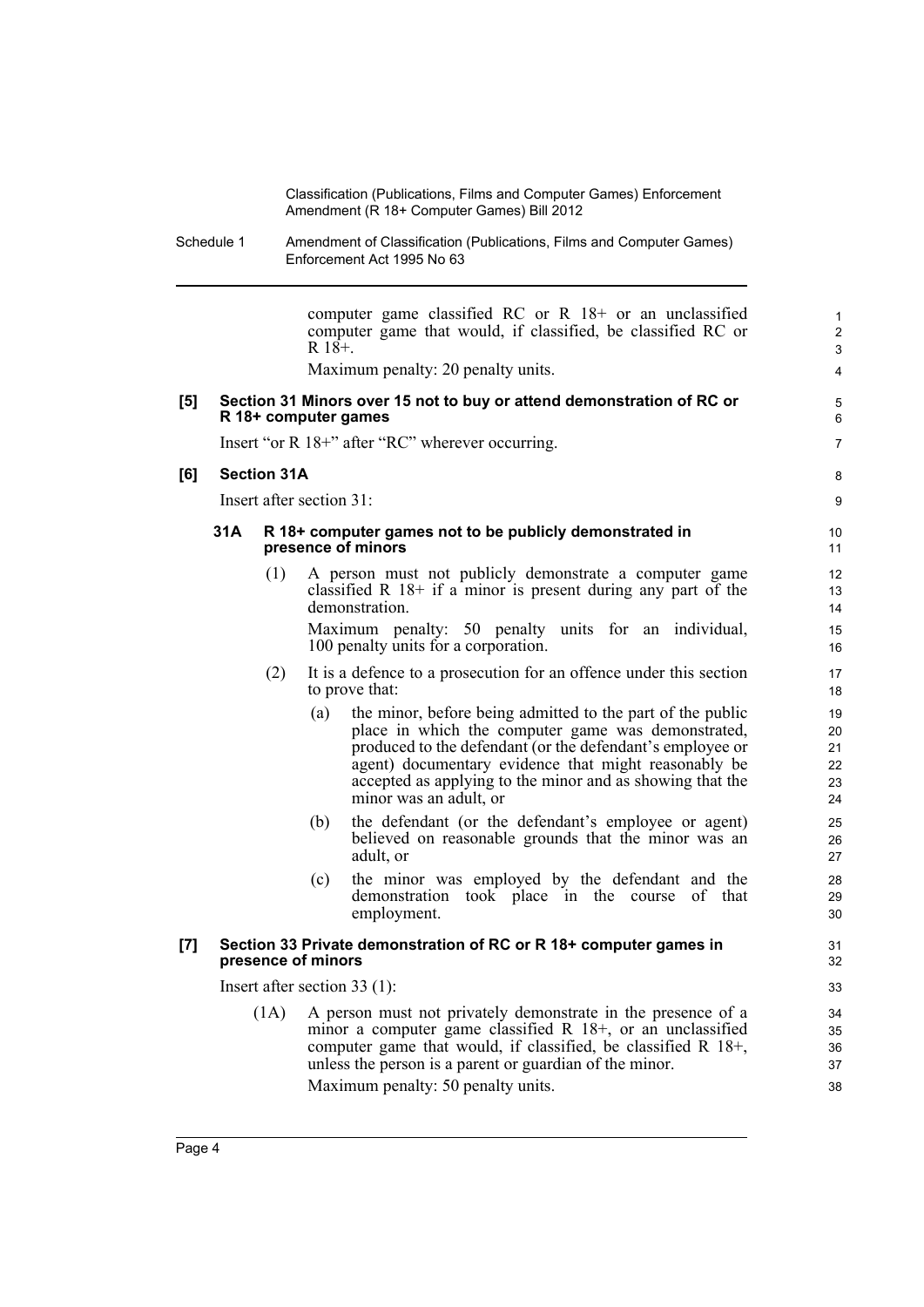| Classification (Publications, Films and Computer Games) Enforcement |  |
|---------------------------------------------------------------------|--|
| Amendment (R 18+ Computer Games) Bill 2012                          |  |

Amendment of Classification (Publications, Films and Computer Games) Enforcement Act 1995 No 63 Schedule 1

| [8]    | Section 34 Computer games to display determined markings and<br>consumer advice<br>Insert "R $18+$ or" after "classified" in section 34 (1).                                          | $\frac{1}{2}$<br>3  |
|--------|---------------------------------------------------------------------------------------------------------------------------------------------------------------------------------------|---------------------|
| [9]    | Section 34 (5) (a)<br>Omit "section 39 of".                                                                                                                                           | $\overline{4}$<br>5 |
| $[10]$ | Section 41 Advertisements with computer games<br>Omit the note to section 41 $(2)$ .                                                                                                  | 6<br>7              |
| [11]   | <b>Section 53 Exemptions for public libraries</b><br>Insert ", or computer game," after "film" in paragraph (a) of the definition of<br><i>restricted material</i> in section 53 (1). | 8<br>9<br>10        |
| $[12]$ | <b>Schedule 1 Savings and transitional provisions</b>                                                                                                                                 | 11                  |
|        | Insert at the end of clause $1(1)$ :                                                                                                                                                  | 12                  |
|        | any other Act that amends this Act                                                                                                                                                    | 13                  |